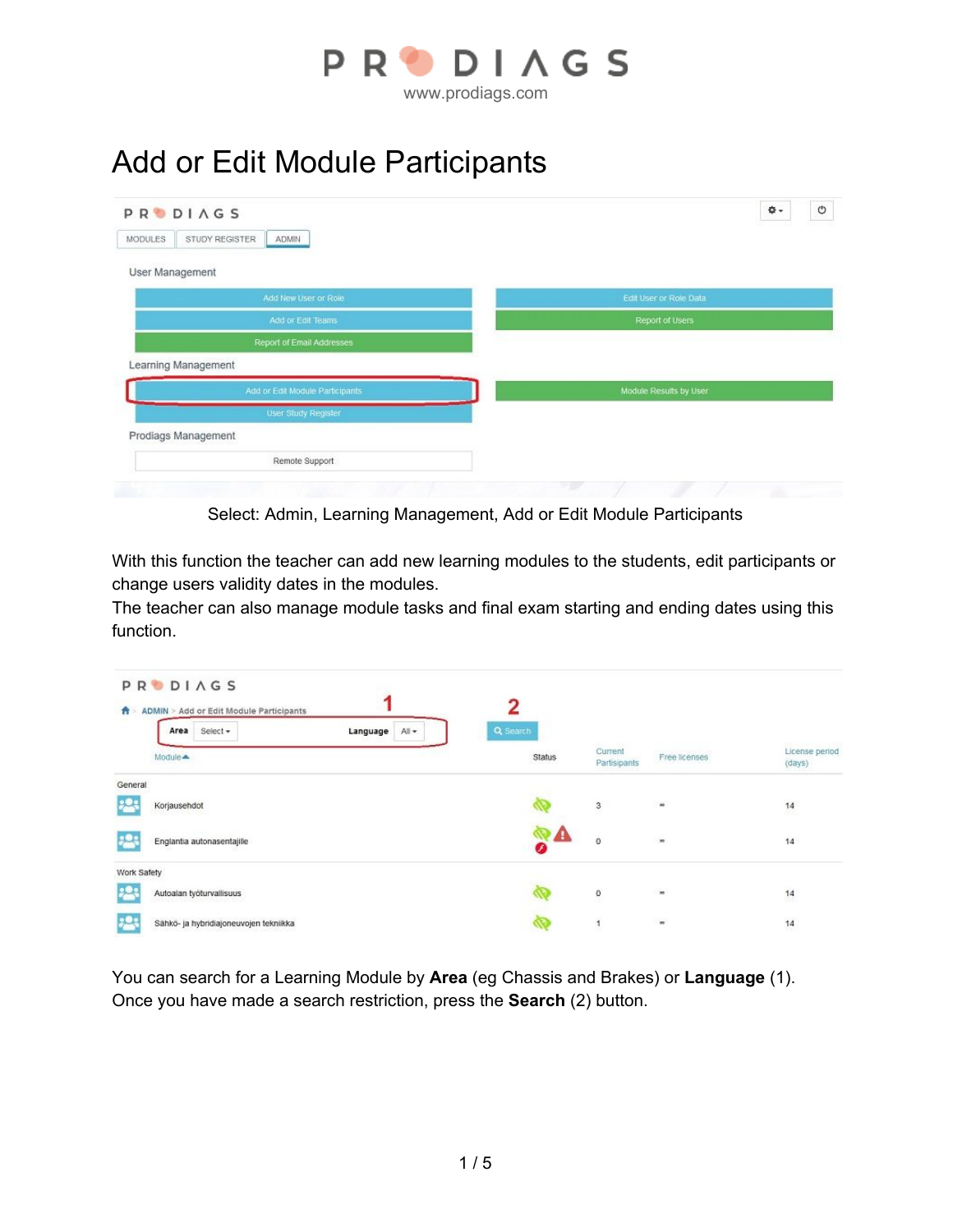|             | PRODIAGS<br>www.prodiags.com                                                     |               |                         |               |                          |  |  |  |  |
|-------------|----------------------------------------------------------------------------------|---------------|-------------------------|---------------|--------------------------|--|--|--|--|
|             | <b>PRODIAGS</b>                                                                  |               |                         |               |                          |  |  |  |  |
| 音           | ADMIN > Add or Edit Module Participants<br>Area<br>Select +<br>Language<br>All - | Q Search      |                         |               |                          |  |  |  |  |
|             | Module <b>A</b>                                                                  | <b>Status</b> | Current<br>Partisipants | Free licenses | License period<br>(days) |  |  |  |  |
| General     | Korjausehdot                                                                     |               | $\mathbf{3}$            | $\infty$      | 14                       |  |  |  |  |
|             | Englantia autonasentajille                                                       |               | $\mathbf{0}$            | 80            | 14                       |  |  |  |  |
| Work Safety |                                                                                  |               |                         |               |                          |  |  |  |  |
|             | Autoalan työturvallisuus                                                         |               | $\mathbf{0}$            | 90            | 14                       |  |  |  |  |
|             | Sähkö- ja hybridiajoneuvojen tekniikka                                           |               | 1                       | 00            | 14                       |  |  |  |  |

When the teacher has found the suitable module, he must add the participants.

Click the button that's pointed out in the picture in order to add or edit users in the module.

| Current participants |                   |                                 |                                 |   |                             |                        |             |                                              |                                 |
|----------------------|-------------------|---------------------------------|---------------------------------|---|-----------------------------|------------------------|-------------|----------------------------------------------|---------------------------------|
| No Participants yet  | Start Date        |                                 | Assessment Date                 |   | Final Exam Date             |                        | Expiry Date |                                              | 2<br>Licensed to                |
| Add participants     |                   |                                 |                                 |   |                             |                        |             |                                              |                                 |
| Select All<br>O      | 3                 | Selected: 0<br>Free licenses: « | <b>Start Date</b><br>04.09.2018 | ä | <b>Assessment Date</b><br>首 | <b>Final Exam Date</b> | $\equiv$    | <b>Expiry Date</b><br>$\equiv$<br>17.09.2018 | <b>License Perioid</b><br>$14*$ |
| $\Box$               | Ω                 | Teacher                         |                                 |   |                             |                        |             |                                              |                                 |
| $\Box$               | 3                 | Group Admin                     |                                 |   |                             |                        |             |                                              |                                 |
| Ò                    | Я                 | Teacher                         |                                 |   |                             |                        |             |                                              |                                 |
| $\square$            | 요                 | Teacher                         |                                 |   |                             |                        |             |                                              |                                 |
| a                    | 2                 | Teacher                         |                                 |   |                             |                        |             |                                              |                                 |
| $\Box$               | P                 | Teacher                         |                                 |   |                             |                        |             |                                              |                                 |
| Ò                    | $\mathbf{\Omega}$ | Teacher                         |                                 |   |                             |                        |             |                                              |                                 |

- 1. Module name
- 2. Participants in the module
- 3. Select the users you want to add this module. After the selection, scroll down and remember to click Save – button.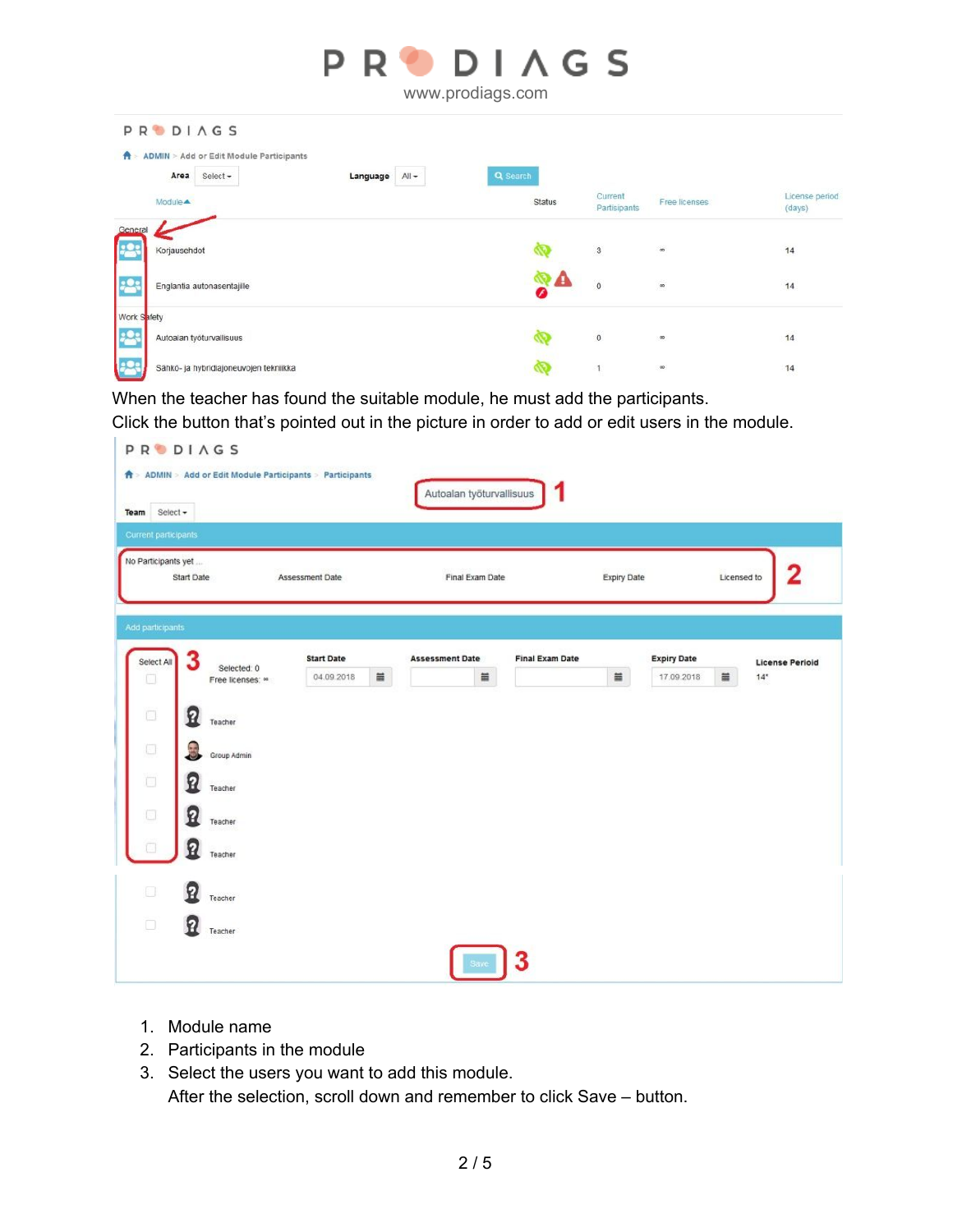

| licences used        |                                           |                   |                   |                          |                        |                        |                        |
|----------------------|-------------------------------------------|-------------------|-------------------|--------------------------|------------------------|------------------------|------------------------|
| A                    | ADMIN > Add or Edit Module Participants > | Participants      |                   |                          |                        |                        |                        |
|                      |                                           |                   |                   | Autoalan työturvallisuus |                        |                        |                        |
| Select +<br>Team     |                                           |                   |                   |                          |                        |                        |                        |
| Current participants |                                           |                   |                   |                          |                        |                        |                        |
|                      |                                           |                   | <b>Start Date</b> | Assessment Date          | Final Exam Date        | Expiry Date            | Licensed to            |
|                      |                                           |                   | 04.09.2018        |                          |                        |                        |                        |
|                      |                                           |                   |                   |                          |                        |                        |                        |
|                      | Teacher                                   |                   |                   |                          |                        | 17.09.2018             | 17.09.2018             |
|                      |                                           |                   |                   |                          |                        |                        |                        |
|                      |                                           |                   |                   |                          |                        |                        |                        |
|                      |                                           |                   |                   |                          |                        |                        |                        |
| Select All           |                                           | <b>Start Date</b> |                   | <b>Assessment Date</b>   | <b>Final Exam Date</b> | <b>Expiry Date</b>     | <b>License Perioid</b> |
| 0                    | Selected: 0<br>Free licenses: «           | 04.09.2018        | ä                 | ä                        | $\equiv$               | $\equiv$<br>17.09.2018 | 14 <sup>°</sup>        |
| Add participants     |                                           |                   |                   |                          |                        |                        |                        |
| $\Box$               | Ω<br>Teacher                              |                   |                   |                          |                        |                        |                        |
| Ō                    | 3                                         |                   |                   |                          |                        |                        |                        |

After saving, all the chosen users will be transferred to the **Current participant**(s) list. The teacher can adjust the user(s) valid date, dates for tasks and final exams by clicking the pencil – button.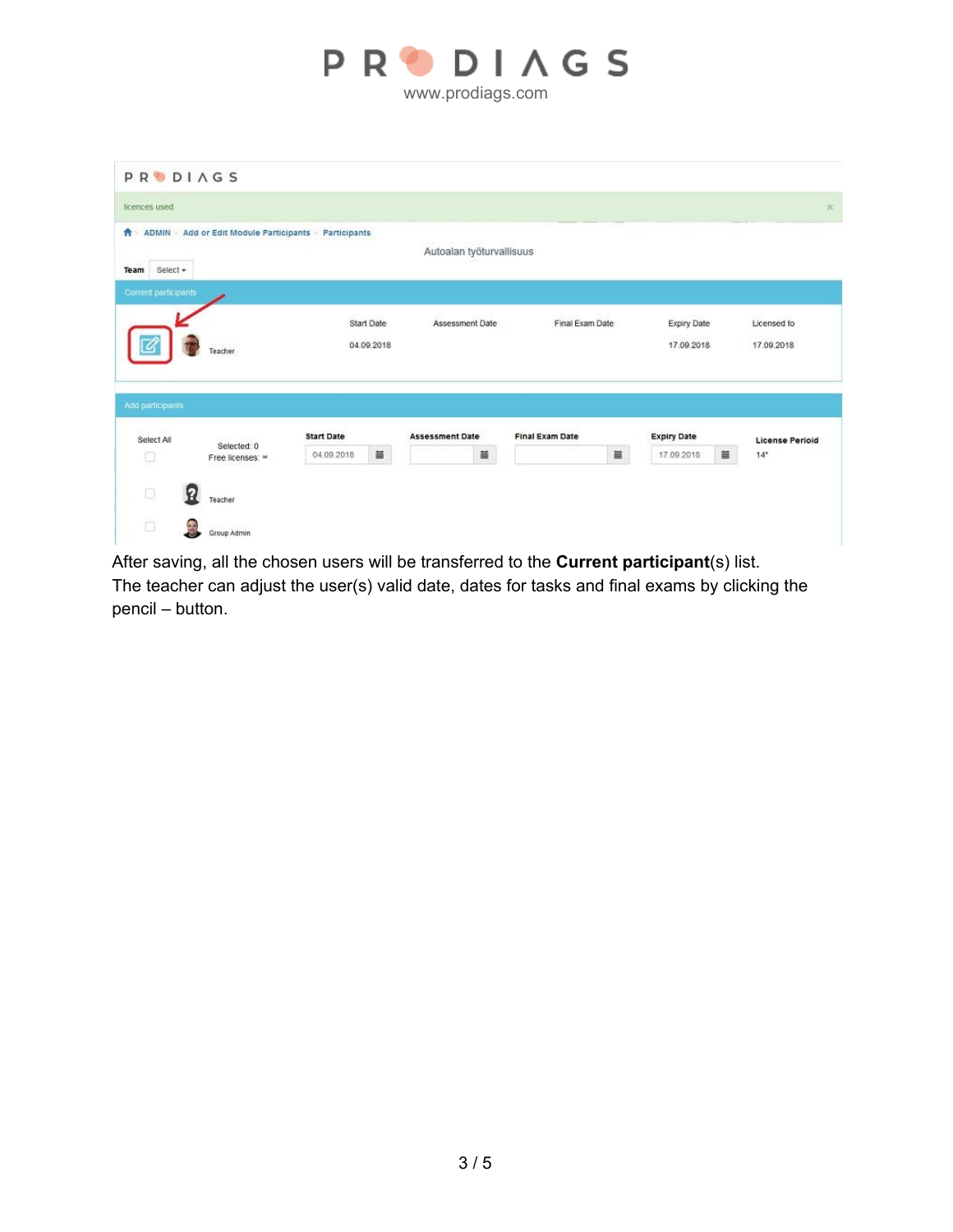

Admin View Functions and Symbols

**PRODIAGS** A ADMIN > Add or Edit Course Module Participants B) A) Used Free Max Period Automotive Oscilloscope  $\bullet$  $\overline{6}$ 50 365 Common Rail Fuel System  $6$ 365  $\bullet$  $\ddot{\text{o}}$ Diesel Exhaust Gas Technology 365 3 Rengaspainevalvonta - TPMS 365 Sähkö- ja <mark>h</mark>ybridiajoneuvojen tekniikka  $\overline{3}$ 365 E)

In the function main view you can see all available modules for your group.

- A) Participant edit management
- B) Module status

Global version. Different language versions of module are equivalent by content and standards.

⋘ Regional version which meets local standards and language or marketing needs.

C) Admin note

Admin Note highlights if the module requires attention.

By clicking on the notification you'll get more information.

D) Warning of license amount

This warning appears when all your licences are used.

E) Maximum length of module license period in days

After a participant is added this value determines the end date of the module license. **Example**: If you want to activate a longer module license than maximum period, it can be done, but this will spend multiple licenses. Also notice that licenses are single use. (one time – one user) and removing participants does not increase amount of free module licenses.